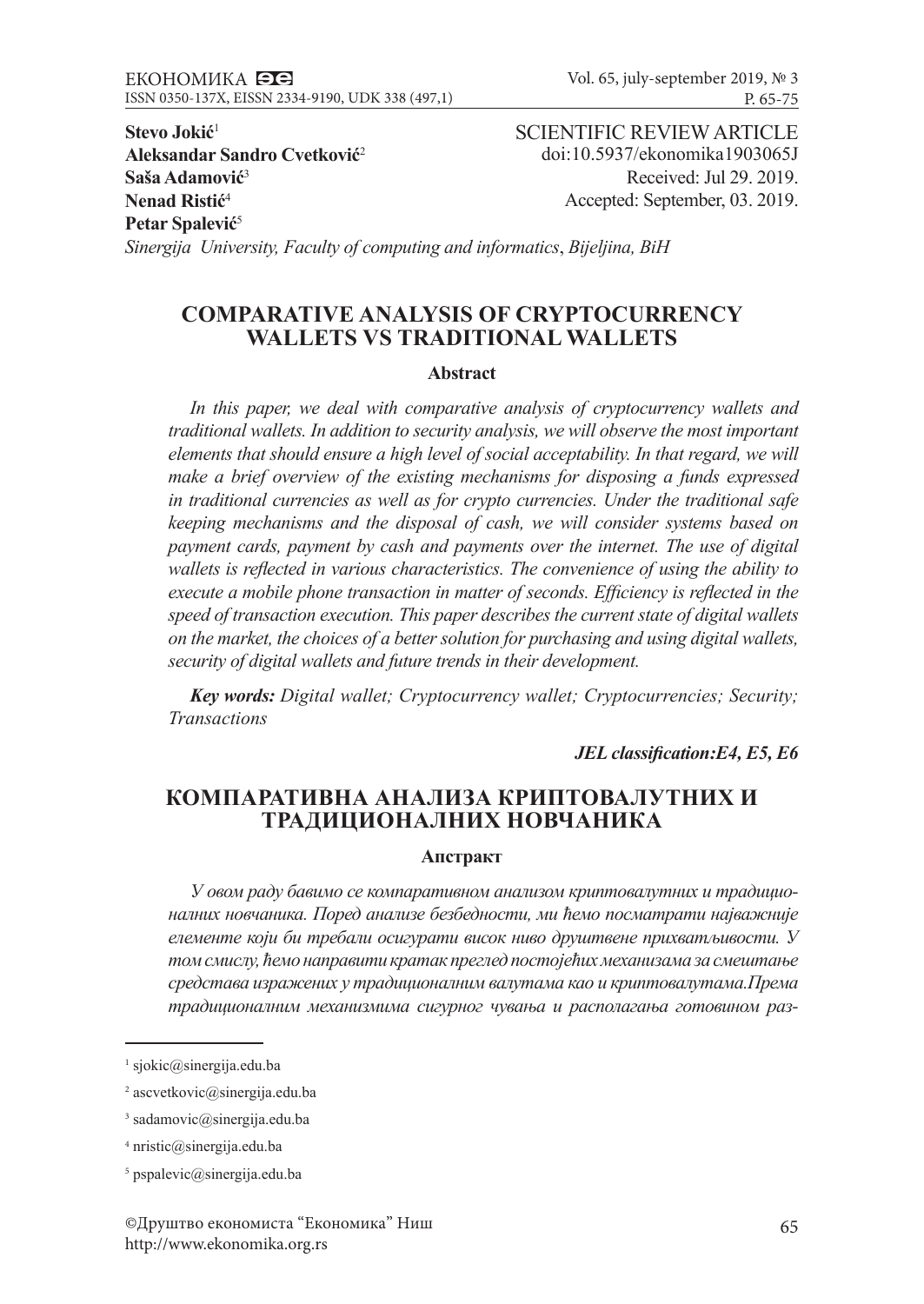*мотрићемо системе засноване на платним картрицама, плаћању готовином и плаћањима преко интернета. Коришћење дигиталних новчаника се огледа у различитим карактеристикама. Погодност коришћења је извршавање трансакција у секунди путем мобилног телефона. Ефиксаност се одражава брзином извршавања трансакције. Овај рад описује тренутно стање дигиталних новчаника на тржишту, избор бољег решења за куповину и коришћење дигиталних новчаника, безбедност дигиталних новчаника и будуће трендове у њиховом развоју.*

*Кључне речи: Дигитални новчаник; Криптовалутни новчаник; Криптовалуте; Безбедност; Трансакције*

# **Introduction**

Cash payment has been going on for a long time and it's hard to get it out of everyday use, especially for the elderly. Moreover, some smaller businesses avoid paying taxes and therefore payment is only in cash.

Cash advantages:

- Tangible money in the hands of client
- There is no payment of fees after the completed transaction
- There is no need for a bookkeeper

Cash disadvantages:

- Tangible money can lead a person to quickly spend it
- It can be stolen

Payment with credit cards is very popular today in addition to cash payments. Visa and MasterCard are dominating the market. In relation to cash payment, this method of payment comes with the price. Every transaction executed through the card implies taking a commission. (NXGEN, n.d.)

Credit card advantages:

- Purchasing more expensive items by paying the same monthly instalments
- Customer protection in the sense that if it does not receive a paid product, there is a possibility to refund money

Credit card disadvantages:

- Delaying a single instalment payment may cause additional costs
- Paying extra penalties if the limit is exceeded
- By choosing the right card, the client has the ability to control costs

(Credit card cons and pros, n.d.)

Nowadays, information technology has grown in all spheres of business and thus has brought a more modern way of paying services over the internet.

Advantages:

- The virtual transfer of money is much faster than the traditional way of paying.
- The possibility of paying anywhere in the world
- Reduced risk of losing money Disadvantages: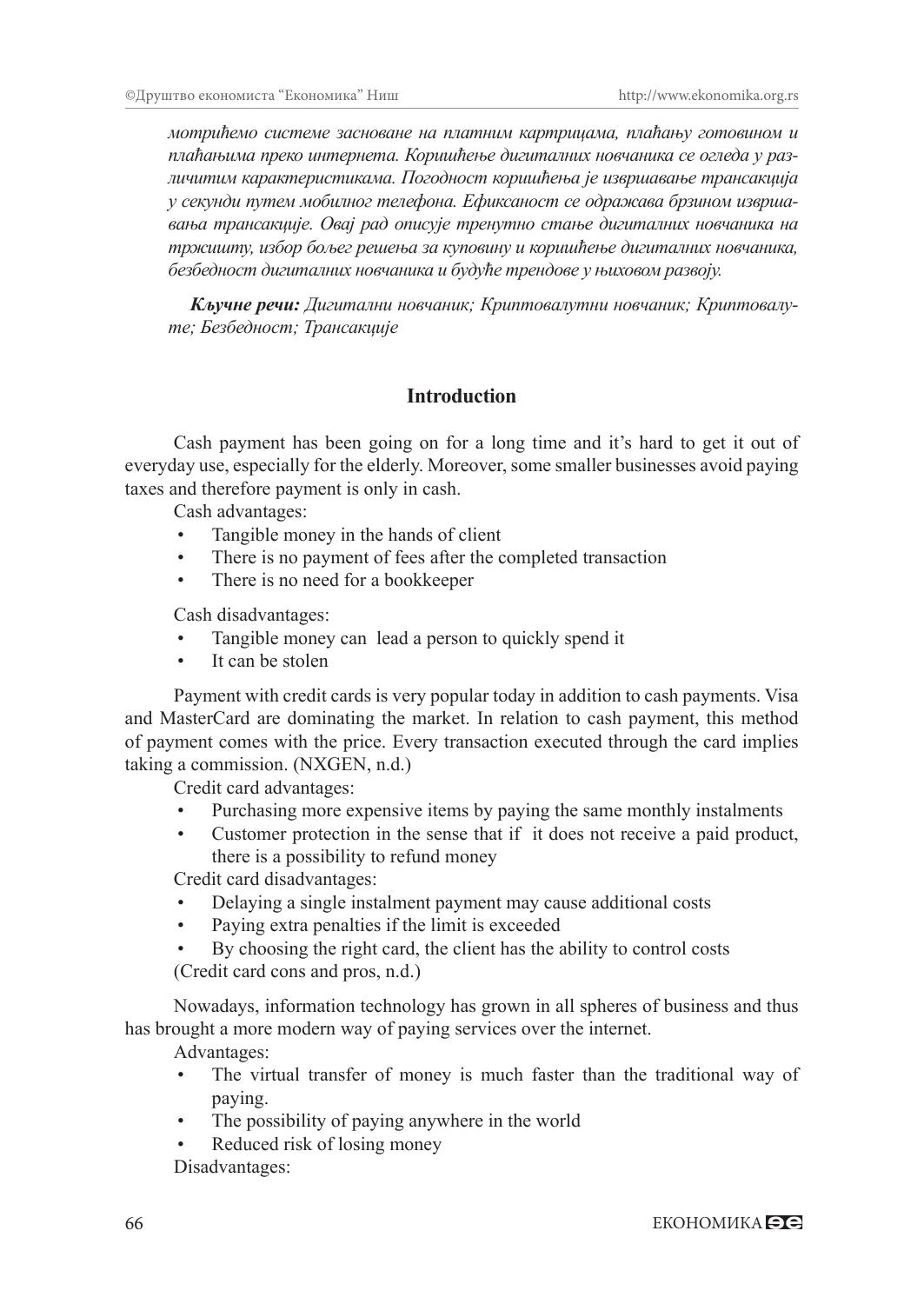- Internet connection is required
- All information about the transactions, the sender and the recipient is stored in the database which represents the lack of anonymity for clients
- A limited number of transactions and a limited amount of money that can be spent. (Advantages and disadvantages of electronic payment systems, n.d.)

A digital wallet for cryptocurrencies is a software program that holds public and private keys and successfully works on different blockchains which allow users to exchange currencies between each other and to keep track of the balance of their currency. A digital wallet can store, send and receive different currencies. Cryptocurrencies are not stored as physical (fiat) money within the wallet. Every transaction is recorded and stored in the blockchain. Sending a Bitcoin or some other currency to a user would mean sending out your own public key. If the user should receive the payment his private key must be in accordance with the sender's public key. There is no real exchange of coins. The transaction was concluded with a record in the blockchain and a change in user digital wallet. (Cryptocurrency Wallet Guide: A Step-By-Step Tutorial, 2018)

These keys are part of the science called cryptography. There are two basic models for security symmetric and asymmetric model. The symmetric model usually comes with secret key and asymmetric model comes with public and private key. The focus will be on asymmetric model, because this model is commonly used in completing cryptocurrency transactions. Asymmetric encryption is an encryption model that uses different encryption and decryption algorithms as well as two keys that are linked with each other (private and public key). The sender should have a copy of the public key of the recipient but in that case it must be considered that the attacker has the same copy. In this case, the sender encrypt the message with the proper algorithm for encryption, and the recipient has the ability to decrypt the message with his private key. So the purpose of this asymmetric model is that the attacker cannot decrypt a message which is encrypted by the public key. (Veinović & Adamović, 2013)

Cryptocurrency wallets can be divided into two major categories and they are: cold wallets and hot wallets. The difference between two of them is that for hot wallets an internet connection is necessary and for cold wallets is not. Hot wallet users usually use them in order to buy something on the internet and hold a small amount of money for that purpose, while cold wallet is just like vault in the bank to store different kind of digital values. The best thing is to have both wallets mainly for security reasons.

Hot and cold wallets can be divided into several categories: online wallets, hardware wallets, mobile wallets, paper wallets and desktop wallets. Online, mobile, desktop and multisignature wallets belong to a hot wallet category and hardware, paper belongs to a cold wallet category. Depending on the choice of digital wallet, each has its own level of security to ensure to protect the private key.

**Multisignature wallets**: In order to access funds after completing a transaction through multisignature wallet, two or three private keys will be needed depending on the level of security. This practice is good for companies that give responsibility to a different employee which means they all need to give their private key to gain access to funds. Example of multisignature wallet is BitGo where user store one key, second key is stored by a person of trust and the third key is kept by company itself. (The difference between hot and cold wallets in the digital currency world, n.d.)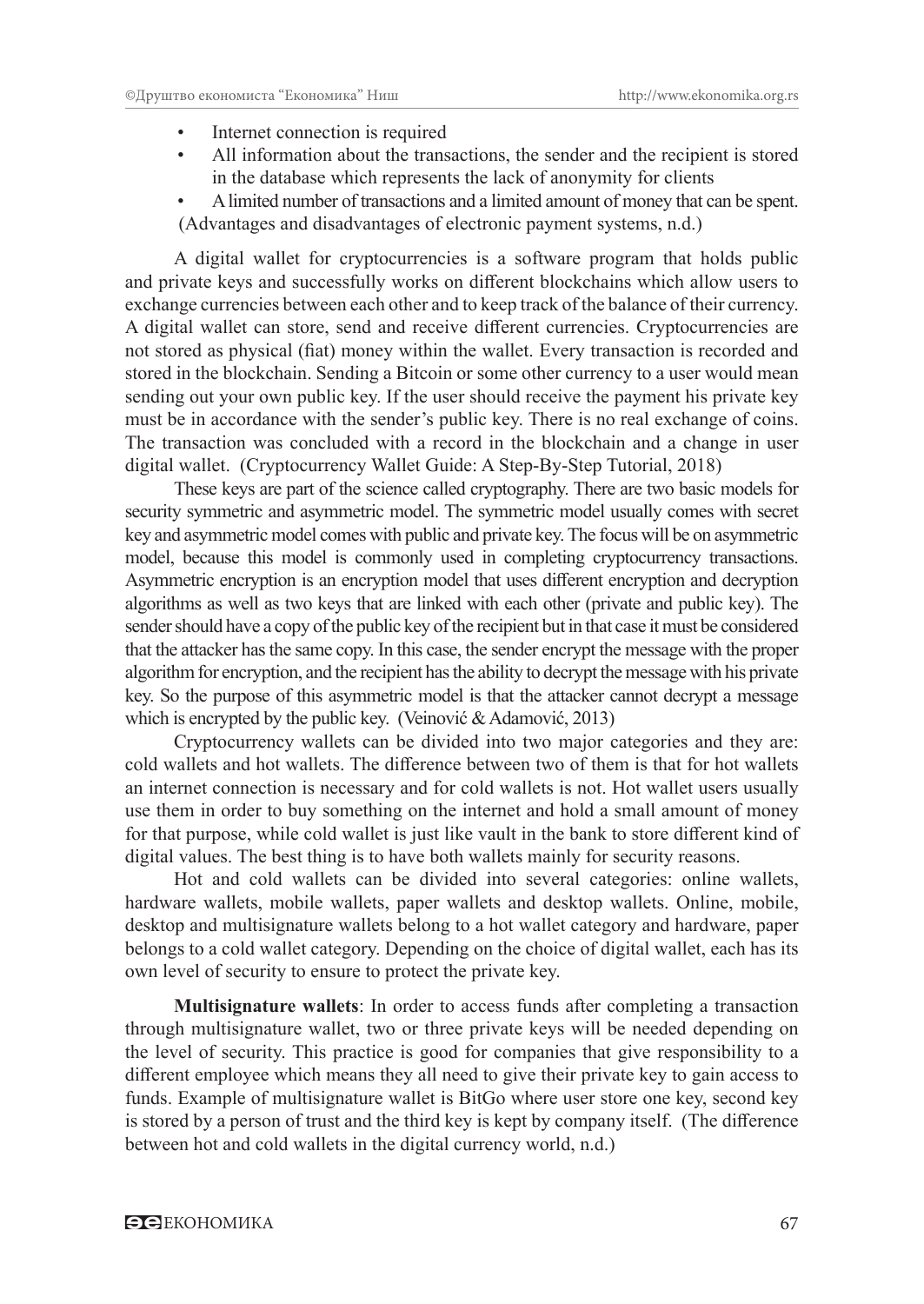**Online wallets**: Access to this type of wallets can be via web browser. These wallets are vulnerable so it is not recommended to store a larger amount of crypto token to this wallet.

Advantages:

- Transactions are completed in short amount of time
- Recommended to store a small amount of cryptocurrency
- Some of these digital wallets are suitable for storing several different cryptocurrencies and making transfer between them
- Possibility of using TOR network for more privacy

Disadvantages:

- The full control of digital wallet is in hand of third party or central authority
- It is recommended to use a personal computer when using digital wallet and is necessary to have security software installed
- Lack of knowledge in information technologies leads users to the risk of various online frauds

**Mobile wallets**: When using mobile wallets users have access at every place with internet connection.

Advantages:

- More useful and easier to use than other types of cryptocurrency wallets
- Possibility of using the TOR network for more privacy
- A great feature is using QR code for scanning

Disadvantages:

- Mobile phones are insecure devices. A user can lose his crypto tokens if the phone becomes compromised.
- They are susceptible to malware, key logger and viruses

**Desktop wallets**: are considered safer than the previous two types of wallets. Advantages:

- Very easy use
- Private keys are stored on the user's computer

Disadvantages:

- If a computer has a connection to the internet it becomes vulnerable and requires higher security
- Regular backup is necessary because in some point system may break down and all data could be lost

Higher level of security for desktop wallets can be obtained by possessing an older laptop with clean operating system. This kind of laptops can implement a cold storage method. The concept of cold storage in cryptocurrency is for users who want to store their digital assets for a very long time. There are several types of laptops that can be used as a cold storage for cryptocurrencies. That laptop's only purpose should be for storing digital assets or a lightweight crypto mining rig. It should have a safe operating system such as MacOS, Ubuntu or ChromeOS (Chromebook). The first convenient crypto laptop is Xiaomi Air with a fingerprint sensor as an extra layer of security. Price range for this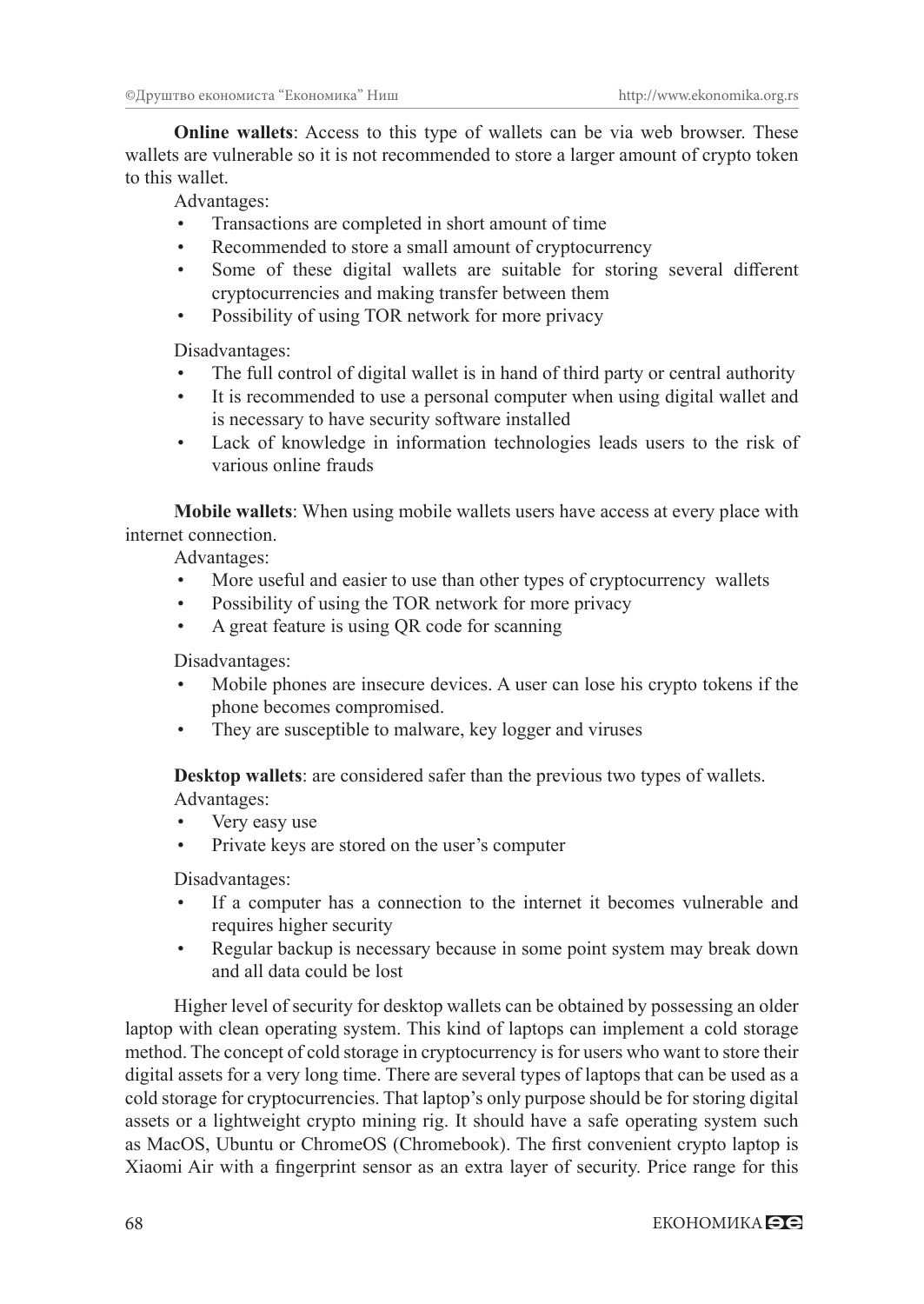laptop starts at 900\$ and represents good investment. Second best investment in crypto laptop would be buying Huawei MateBookX13 with starting price range at 800\$. At this moment Huawei Company is making these laptops only with Windows operating system. The third and the cheapest laptop is Asus Chromebook Flip with the highest price range of 500\$. This is the best-selling laptop with a ChromeOS which is very secure. It has an ability to work with other USB cryptocurrency wallets.

**Hardware wallets**: are one of the most secure wallets. They are usually in the form of a USB device with software in it. Some of them have a screen which means the user doesn't need a computer to complete a transaction. This type of wallet offers more control over the user's cryptocurrency and represents a proper solution to store digital assets for a long time.

Advantages:

- The most secure USB wallets are with the screen on it
- Safer than all the other types of wallets

Disadvantages:

- Very difficult to buy
- It's not recommended for beginners

**Paper wallets**: These are the safest wallets that exist. They belong to cold storage wallets. As the name says, paper wallet is a piece of printed paper with public and private keys. The paper has a QR code which represents the user key and can be used for any transactions. The only concern of the user should be to keep that piece of paper and that is the main reason why this type of wallet is concerned to be the safest.

Advantages:

Stored in the user pocket or physical wallet without any connection to the computer

Disadvantages:

It takes more time to complete the transaction

**Multi-currency wallets** can be a good investment for users who want to trade with various currencies. Bitcoin was the first currency, but there are hundreds of different currencies in the market and every one of them has a different infrastructure. (Cryptocurrency wallets types, n.d.)

### **The best digital wallets on the market**

Before choosing a cryptocurrency wallet important thing to know is that the digital currency is in some countries banned or restricted and some countries allows its use and trade. It is possible to choose a wrong wallet for certain digital currency and to lose the money. Recommended thing for users is to spend some time in order to explore how different types of cryptocurrency wallets work. A few different popular wallets are: Ledger Nano S (hardware wallet), Ledger Blue (hardware wallet), Coinpayments (online wallet), Exodus (online wallet), Jaxx (mobile wallet).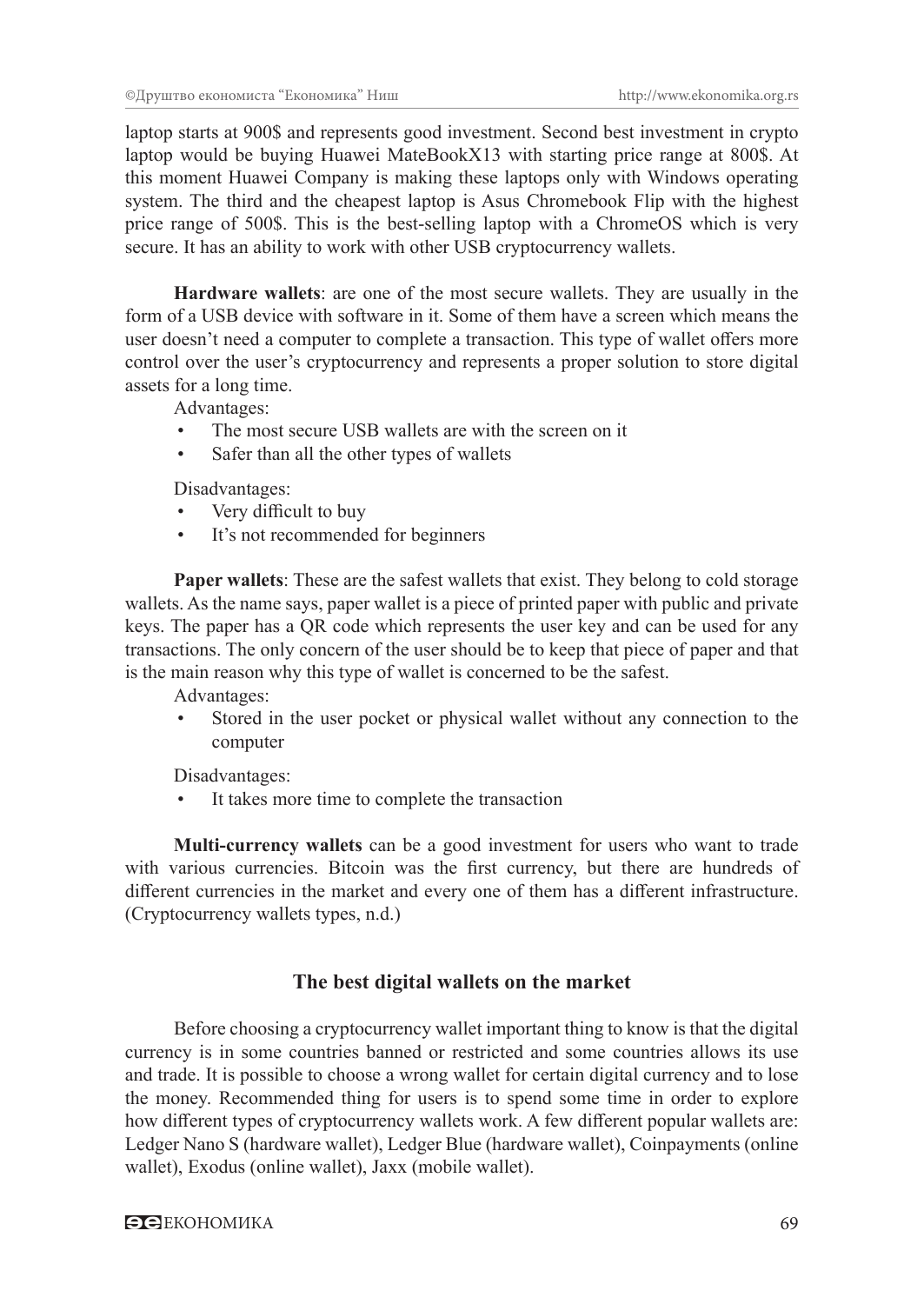**Ledger Nano S** is a hardware digital USB wallet made for cryptocurrencies. Although hardware wallets are more expensive than the other type of wallets it is a cost-effective investment with a lot of different features. Special attention is devoted to a security and the backup of the private key. It has a small screen in the front of the device so it can be managed without any difficulties. Various functions are available such as exchanging digital currencies, transferring money from account to account etc. Figure 1. shows Ledger Nano S digital wallet.





Source: https://www.ledgerwallet.com/products/ledger-nano-s

Ledger Nano S has two sizes. 98 mm is the bigger device and the smaller device is 60mm. The main features of these hardware wallets are:

- Multi-currency wallet  $-$  This wallet has an ability to store many different popular cryptocurrencies in the same wallet
- Small screen User can watch on-going transactions and use the button to verify them.
- User-friendly No matter the device is small, user can still operate comfortably
- Safety measure For this purpose there is plenty options for security as well as option to lock the wallet using a pin code
- Backup and recovery In case of losing cryptocurrency money restoration process is very fast

**Ledger Blue** is also hardware wallet made by the same company. It is much more superior than Ledger Nano S with lots of new options. Because of these features this wallet is among the most expensive wallets on the market. Figure 2. shows Ledger Blue digital wallet.

*Figure 2:Ledger blue*



Source: https://www.ledgerwallet.com/products/ledger-blue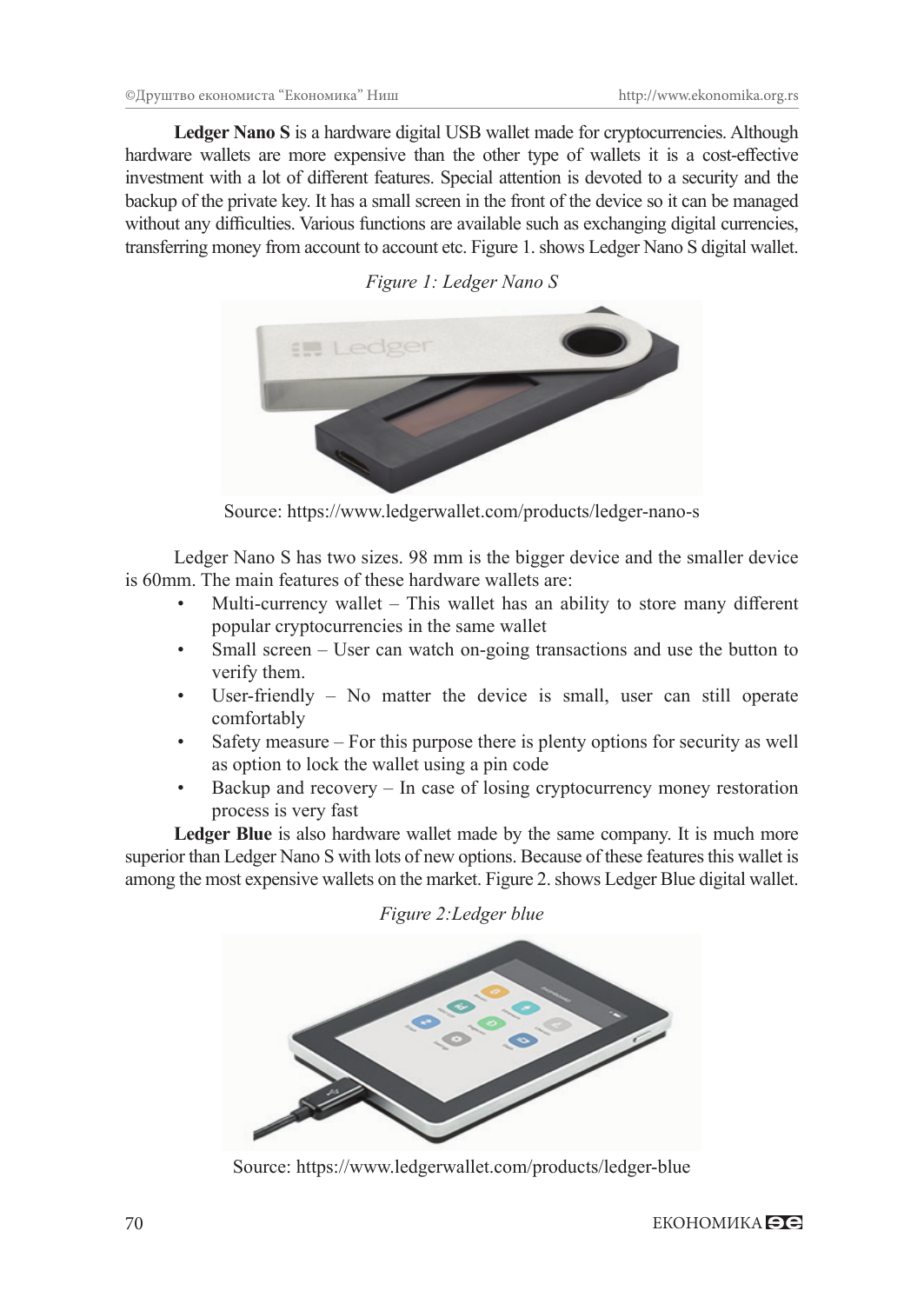The most important security features are shown below:

- Security Ledger blue wallet is based on dual chip technology and has an integrated firmware for protection of digital currencies
- Resistant to malicious software this wallet cannot be hacked which means that it is 100% resistant to malicious software
- Pin code user can set 4 to 6 digits code to limit outside access

**Coinpayments** are online digital wallet. The wallet has a high level of popularity because it can store more then 300 different currencies. The only fee they charge is when user completes the transaction through their wallet. For that reason wallet is accepted in many online stores, so it is possible to use this wallet for online purchase. Coinpayments possess great security features:

- BitGo services are integrated into this wallet to ensure a high level of security and to make transactions a lot faster.
- Safe this feature is included with the purpose to protect user's money from thieves
- Multi-currency wallet  $-$  An ability to store different currencies in the same wallet
- Common Often used in thousands of online stores for online purchasing

**Exodus** is another web-based digital wallet with remarkable design, reporting system and easy to use. When compared to other web wallets, the great thing about Exodus is that it has the similar features and maybe some better than others. Figure 3. shows Exodus interface wallet.

There are many features that this wallet gives but here is the list of the best security features:

• Multi-currency wallet – storing different cryptocurrencies in the same wallet along with other digital assets without additional fee



*Figure 3:Exodus interface wallet*

Source: https://www.exodus.io/#

Security – Even though this is an online wallet, at the same time is an offline wallet because when wallet is created the information are stored on the user's computer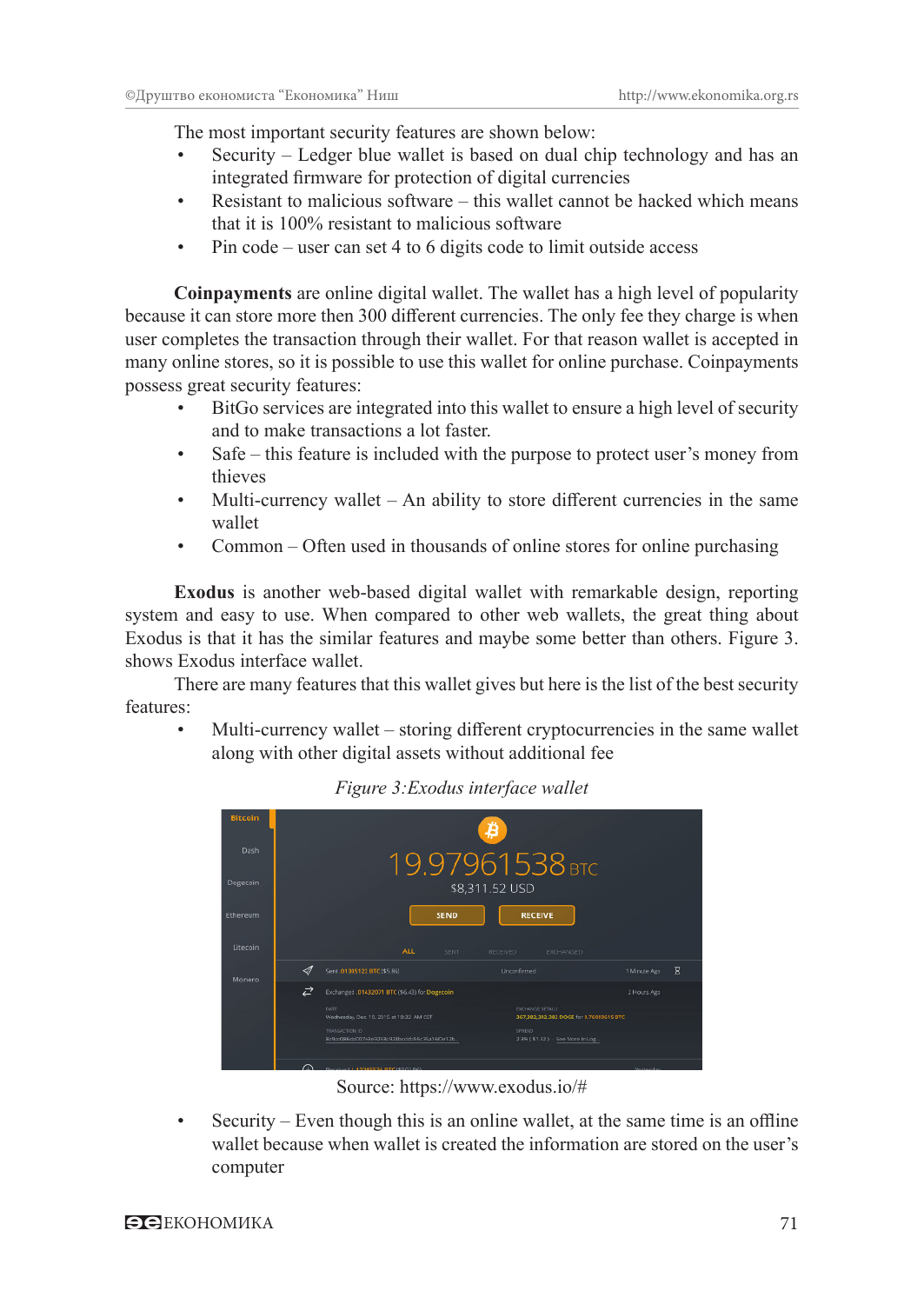Free registration – Everyone can fill out the form and become an owner of this type of crypto wallet

**Jaxx** is used as mobile and dekstop wallet. Todays' mobile wallets offer many security features in case the user loses his phone. In that case, they allow you to switch to another account. Features of Jaxx wallet are:

- Full control When a private key is being created it's been stored at the user's computer, so even Jaxx company can't see the user's digital funds.
- Easily operated Usually the online wallets demand a lot of steps to make the transaction. Jaxx model is based on Nada privacy model. This model protects confidentiality and privacy.
- Acceptable Jaxx can be implemented on every major operating system

## **Digital wallets security**

The crypto wallet as well as the real plastic wallet can be secured. In the case of the most popular cryptocurrency Bitcoin there are different data transfer functionalities. These things can be security issue but Bitcoin includes very high level of security which implies their proper use. When it comes to placing money on online platforms, attention should be focused on their security. In case of buying wallet for this cryptocurrency, it is recommended to use two-factor authentication. Smart way of storing money in the wallet can be compared with physical wallet. This means that the digital crypto wallet should contain a small amount of money for everyday use.

Backup wallet is just another expression for storing money on some other place or making a copy. Backup wallet can prevent problems that arise from a computer errors or data theft, but this request can be fulfilled if the data is encrypted. Data stored on the network are not one hundred percent secure. Any computer connected to the network can be affected by malicious software. An important safety practice is that data should be encrypted to avoid any chance to be compromised. It should be stored in several different locations. When it comes to different locations, it's not just about online storage but also on hardware devices such as USB, CD, external hard drive etc.

Encryption is very important for digital wallets. Encrypting digital wallet is one of the best ways to secure your funds which are stored inside the digital wallet. In this way, a password is set if someone tries to access the digital wallet. Password must not be lost because if that happens the funds will be lost. The difference between the cryptocurrency and the real money is that if the loss of password occurs, user can make a request to get a new password. In blockchain and cryptocurrency, full responsibility is placed on user. It is very important to create strong password which includes letters, characters, numbers.

Another way of storing and securing data is to use cold wallets. These wallets are hardware wallets which do not have connection to the internet. Offline transaction signing involves two computers sharing parts of the same digital wallet. The first computer should be disconnected from any network and only this computer contains a complete digital wallet and have an authorization to sign the transaction. The second computer has connection to the network and contains the digital wallet only for watching and can create unsigned transactions. The transaction can be done in a few steps: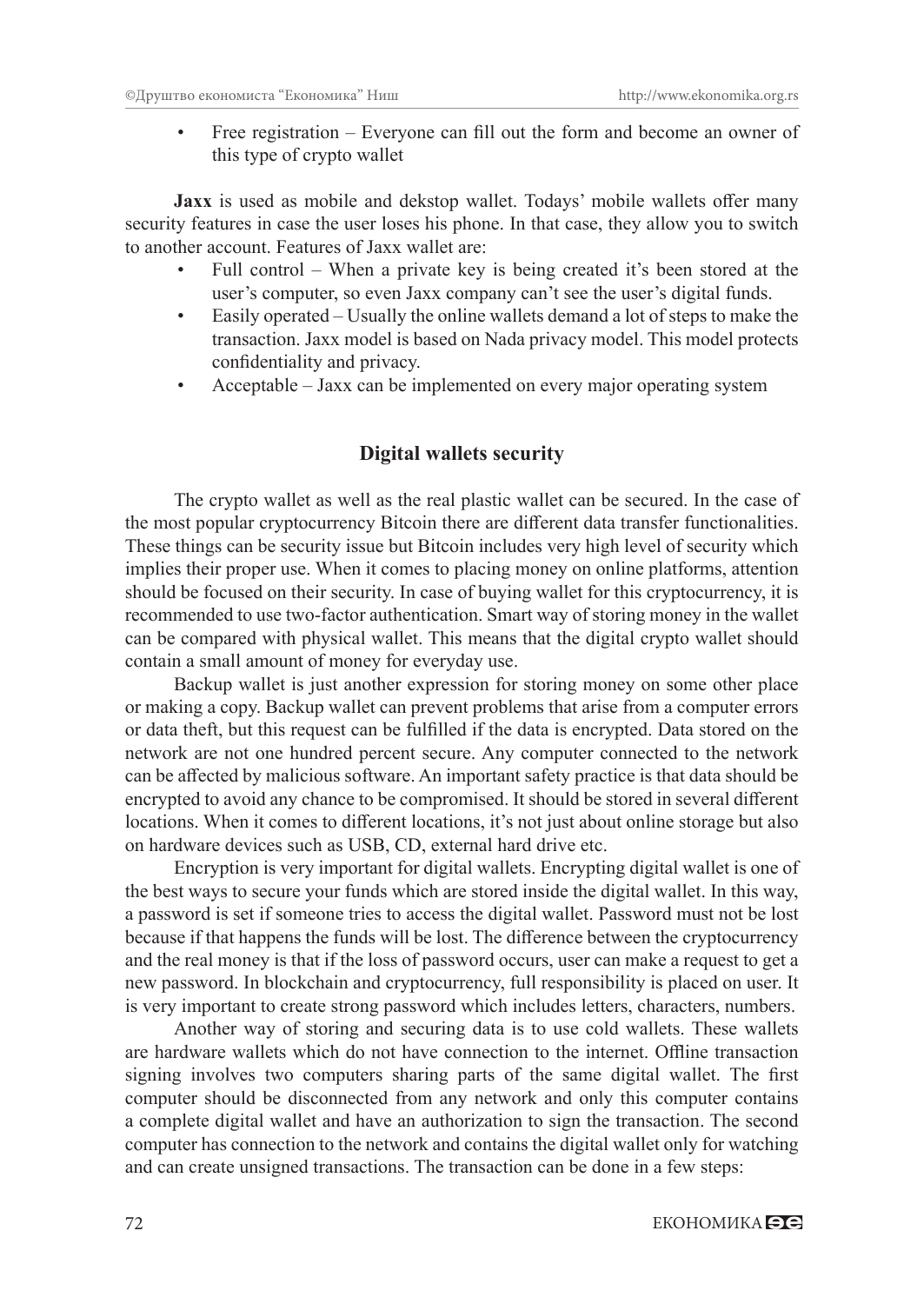- 1. Create a new transaction on the computer that is connected to the network and store it on a USB drive.
- 2. Sign transaction with the computer that is not connected to the network.
- 3. Send the signed transaction with computer that is connected to the network.

The digital wallet software version should always be updated because every time when software is updated user will receive an important security updates. Updates can include some new features for digital wallet, it can prevent different problems various severity and many other things. Crypto wallets can use a multiple signature feature where multiple approvals are required for transaction to be spent. This type of protection can be used in bigger organizations such as banks where employees have access to its treasury. Web wallets also include multi signature feature. (Securing your wallet, 2018)

#### **Comparative analysis of traditional payment method vs cryptocurrencies**

We've conducted a rigorous comparative analysis between the traditional payment method and cryptocurrency method. According to this author, virtual currencies and mobile banking represent the greatest achievements in information technology so far. The advantage of these methods of payment is that they are easily accessible for each client and much faster than traditional payroll system. Along with this, the problem arises from the security aspects that can lead to identity theft. The solution for preventing identity theft of clients is the use of cryptography. In this way, decentralized networks have a high level of security. Compared to mobile banking, this system is much safer. Mobile banking does not provide PKI (public key infrastructure). The only way to verify authenticity on mobile phones is to get smart cards that have pre-installed symmetric keys. But this is not an anonymity solution that the decentralized systems have. (George F. Hurlburt)

In opinion of this author the biggest reason to use digital wallets and digital currencies is due to significantly reduced transaction fees. This method is much cheaper compared to traditional payment cards. Traditional pay system had freedom to increase commissions because they did not have competition to stop them. Apart from that, another reason for use of digital currencies is the guarantee of user's anonymity. The third reason for their use is that cryptocurrencies are protected from inflation.

On the other hand, because of the anonymity cryptocurrencies can be used for illegal purposes. Due to the large amount of money this kind of transactions would require a lot of high commissions if the client would use the traditional payment system or at some point it may come to account blocking. (Moore, The promise and perils of digital currencies, 2013)

Based on the research, there are various aspects of comparison between cryptocurrencies payment method and traditional payment method where some of them are given in the next table.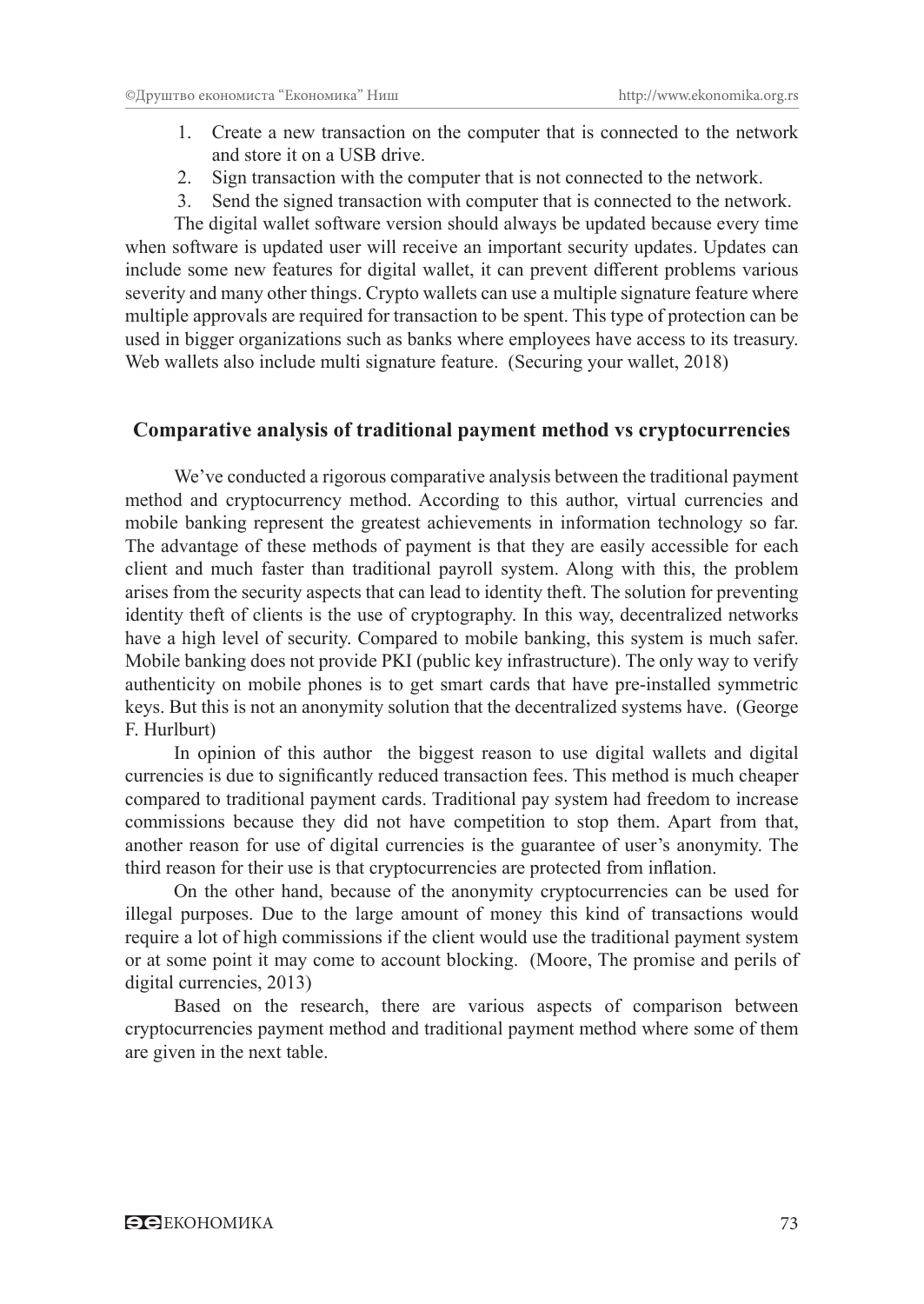| Aspects            | Traditional payment         | Crypto payment                      |
|--------------------|-----------------------------|-------------------------------------|
| Social acceptance  | World-wide $(+)$            | Limited $(-)$                       |
| Authority          | Central authority $(+/-)$   | Decentralized network $(+/-)$       |
| Flexibility        | Service provider (-)        | Without service provider $(+)$      |
| Payment processing | Necessary third party (-)   | Direct payment between nodes $(+)$  |
| Transaction speed  | Couple of days (-)          | Instantly transactions $(+)$        |
| Transaction fee    | Expensive charge fees (-)   | Low or free transactions fees $(+)$ |
| Refoundry          | Changeful transaction $(+)$ | Permanent transaction (-(-)         |
| Anonymity          | Client identified (-)       | Alias authentication $(+)$          |

# *Table 1:Positive and negative aspects*

The table 1 gives an overview of positive and negative aspects gained through the comparative analysis of traditional and crypto payment. Positive and negative aspects are shown in table columns indicating the advantages and disadvantage both payment systems.

**Social acceptance**: The traditional payment system is used everywhere in the world and it represents the standard. However, the crypto payment system is forbidden in some countries, which therefore limits its usability comparing to the traditional payment system.

**Authority**: The traditional payment method provides a certain level of security from their viewing angle, but on the other hand, this security in the centralized system is not 100% secure.

For the crypto payment, this is the huge improvement in the payment system because all nodes in the decentralized network have their own copies of all executed transactions in relation to the traditional payment system. A disadvantage of this system may be that there is no central authority in charge of saving the clients' money.

**Flexibility:** An advantage of the crypto payment method is the ability to send worldwide transactions at a given moment with very low fees while in the traditional payment system it takes much longer to execute the transaction.

**Payment processing**: There is no need for approving the transaction by a central authority and many other different restrictions for the crypto payment system.

**Transaction speed**: The benefit of using the crypto payment method is that the transactions are executed instantly.

**Transaction fee**: An advantage of using crypto payment method is that the transaction fees are very low or free of charge.

**Irreversible**: In crypto payment method, the client should think before executing the transaction because there is no way back once the transaction is executed.

**Anonymity**: Information about the clients or nodes are hidden in the crypto payment method.